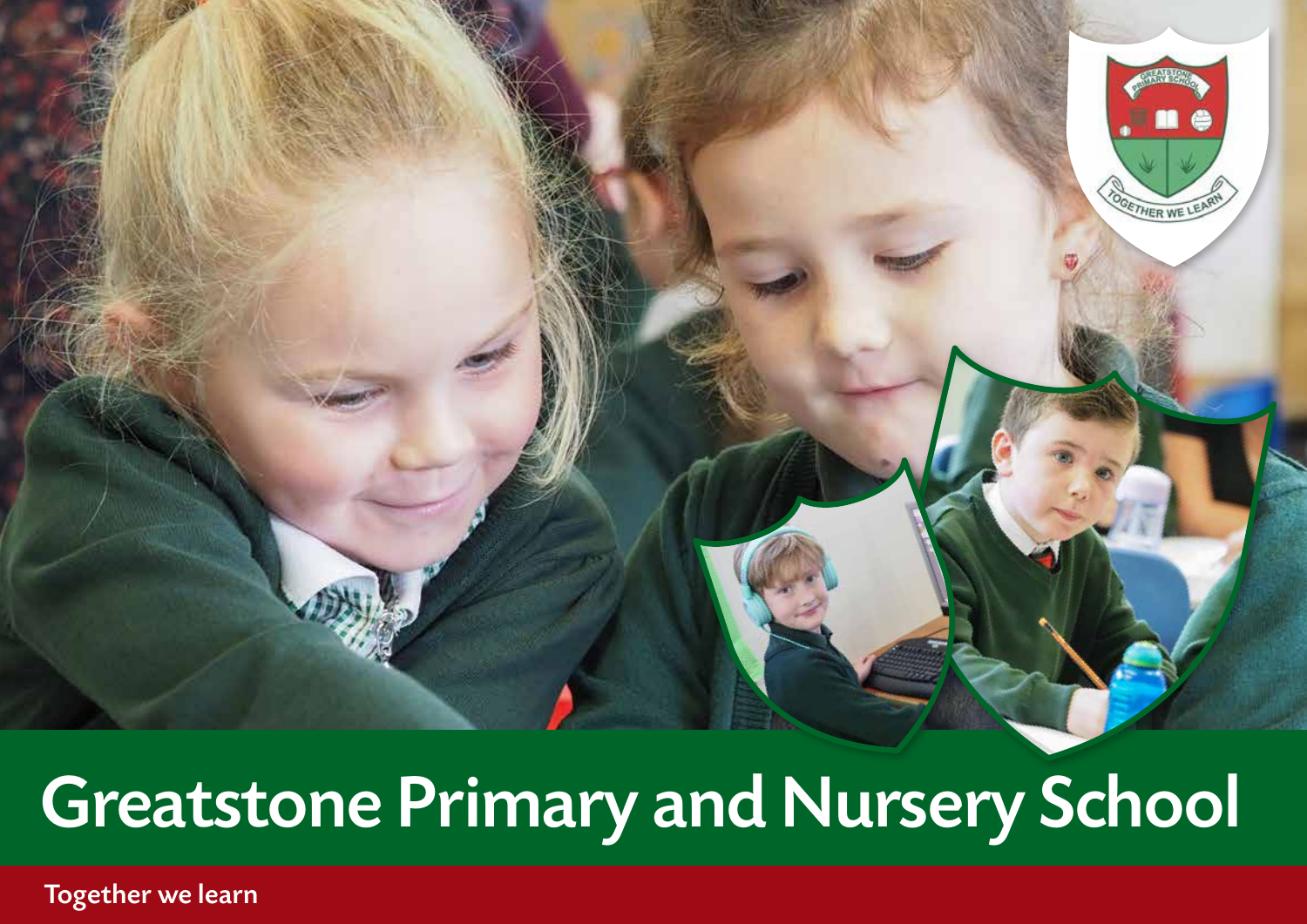# Foreword: Mrs Sharon Lewis, Headteacher, says :

### A warm welcome to Greatstone Primary School and Nursery

At Greatstone Primary School we believe that every child has their own set of gifts and talents which makes them who they are. We provide a learning environment and unique curriculum that is built on mutual respect, high expectations and independence. Our children are happy, safe and curious learners who enjoy being challenged and creative in their thinking and learning. Our aim is that every child is inspired and achieves together with their peers, parents and wider community.

# Developing the whole child

We are particularly proud of how we care for each other, our community and the wider world. We place an emphasis on the development of the whole child both academically, emotionally and physically. Our children are friendly, well behaved and enthusiastic about their learning. They are our finest ambassadors.

### Igniting an interest in the world

Our teaching is stimulating and creative and encourages our children to continue their education outside of school and become lifelong learners. We want to ignite an interest in the world around them, and for that interest to lead to fulfilling and imaginative lives. Learning should be fun!

# Pastoral care

Whilst academic achievements are an important part of life at our school, all our children also have the opportunity to also enjoy a wide variety of sporting and musical opportunities, as well as regular trips and residential visits. Our pastoral care is exceptional, ensuring all children are kept safe and are supported both inside and outside school.

### Dedicated staff

I am also very proud of our exceptionally experienced and dedicated staff, who ensure that all our children are well supported to achieve their true potential, and work hard with families to overcome any barriers to learning.

> We are proud of our uniform and the sense of belonging it instils. We expect all children to wear uniform and all parents/carers to support the school in this matter. Our uniform is simple, comfortable and flexible and our school colours are bottle green jumper, cardigan and polo shirt, with dark grey or black trousers or skirts.

### Partnership with parents

Childhood is a precious time and as parents, choosing the right school and nursery for your child can be a challenging task. As your child's first teacher, you understand what makes them unique and what type of school is right for your child. We work closely with our parents to develop a partnership which focuses on the individual needs of each and every child.

### Our location

Situated in the coastal village of Greatstone, we are a school with a wealth of local facilities which our children enjoy exploring as a platform for their learning beyond the classroom.

# Get in touch

If you wish to hear more about what we can offer your child, please contact us for more information or an appointment to meet me. We welcome visits and love to show our school 'in action'. Telephone on 01797 363916 or email enquiries@greatstoneschool.co.uk



# Nursery hours

# Welcome to Greatstone Primary and Nursery School School School day: settling in

Monday to Friday 9.00am to 3.00pm term time only. We offer morning and afternoon sessions, as well as full day care.

# Primary school hours 8.45am to 3.15pm. Breakfast Club and After-School provision

Our Breakfast Club starts at 7.30am and After-School club currently ends at 5.15pm, although we are extending this to 5.45pm from January 2021. The wraparound care is based in the small hall and staffed by school and nursery staff who are fully qualified. We offer a wide range of activities to stimulate play and social interactions with others and, where we can, we also support children to complete their home learning (reading and spellings for example) which for working parents, is incredibly helpful. There is a designated door for parents to drop their children off in the mornings and to collect from at the end of the day to make it as easy as possible.

# Uniform

# School meals and snacks

We are extremely fortunate to have our own full-sized catering kitchen on site where we cook all food from fresh using local produce where possible to support local businesses. Parents are able to order meals for their on-line in advance and the menu is shared with you in advance. There is always a main meal and a vegetarian option as well as jacket potatoes if children would prefer. Salad and vegetables are served daily and there's also a choice of desserts which includes fresh fruit, yogurt as well as a further main dessert option.

# Packed lunches

Alternatively, children can opt to have a packed lunch if they prefer and we encourage parents to include healthy options please. Fizzy drinks in cans are not permitted.

# Free school meals

All Key Stage 1 children receive a free school meal. We encourage all parents of children in Key Stage 2 who think that they may qualify for free school meals to apply for them, even if your child does not intend to take the meal. Registering your child can make a big difference to the amount of money given to the school to educate your child.

# Fruit and snacks

Children in Reception and Key Stage 1 have access to free fruit at break-times.

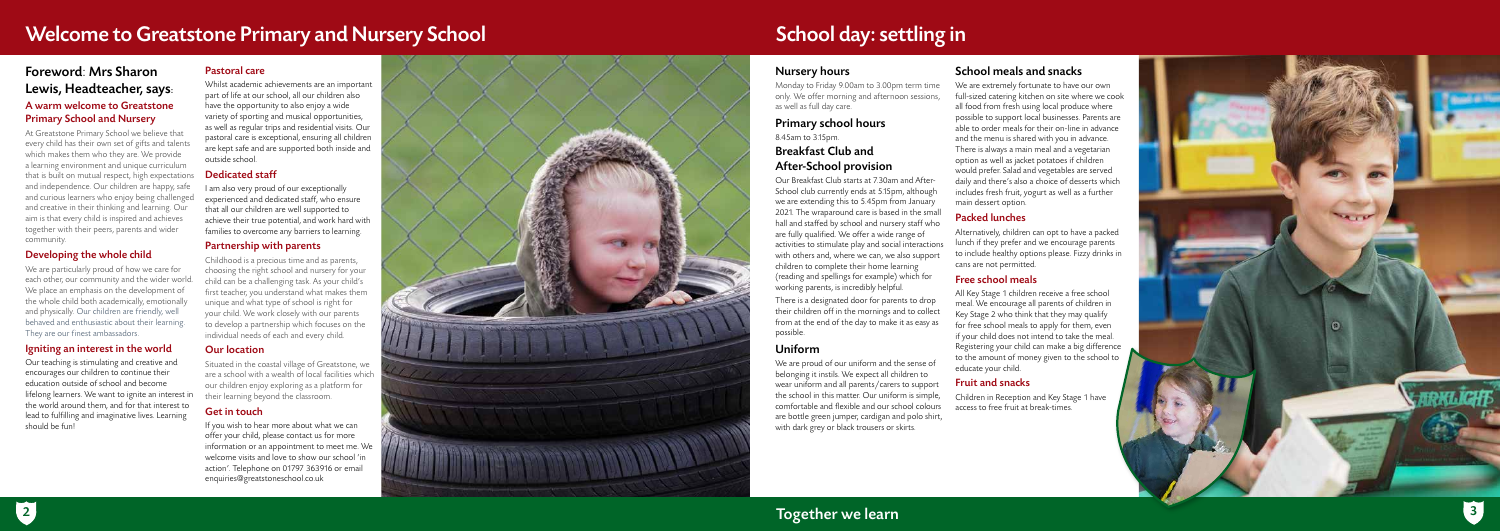# Varied and rich

Our curriculum begins as soon as children walk onto the playground each morning. A curriculum is much more than a set of discrete subject lessons, it's the whole school day starting from taking the register, through to playtimes and lunchtimes. We have a varied and rich learning curriculum for each class and year group which is well-planned and reflects our unique coastal location; for example, our children are taught French given our closeness to Europe.

# Preparing children for the future

At Greatstone Primary School we recognise that we have a responsibility to ensure we are preparing children for the future and therefore need to equip them with the skills, knowledge and passion to make the world a better place. It is our intent to create a primary school where children love learning, seek challenges, value effort and persist in the face of difficulty. The curriculum is divided into three stages:

- 1. Early Years Foundation Stage: from ages 0-5.
- 2. Key Stage 1: from ages 5-7.
- 3. Key Stage 2: from ages 7-11.

# Early Years Foundation Stage (EYFS)

- Mathematics
- Literacy
- Science
- Information and Design Technology
- • History
- Geography
- **Art**
- Music
- **Physical Education**
- • Religious Education
- • Health
- • Citizenship
- • Personal and Social Education.

The curriculum we teach in the reception class meets the requirements set out in EYFS Statutory Framework 2014. Our curriculum planning focuses on the Early Learning Goals, as set out in this document, and on developing children's skills and experiences.

# Learning through play

Greatstone Primary School fully supports the principle that young children learn through play, and by engaging in well planned and structured activities and as such we have Continuous Provision to support children in developing key life skills such as independence, innovation, creativity, enquiry, analysis and problem solving. Teaching in the reception classes builds on the experiences of the children in their pre-school learning as we have strong links between our own nursery and Reception class and do all we can to build positive partnerships with other pre-school providers in the area.

# Key Stages 1-2

Areas of the curriculum are:

# Educational visits and residential trips

We believe that learning extends beyond the classroom and so we use additional enriching activities to develop children's learning even further. Our links with local groups and companies allows us to extend our children an amazing array of learning adventures, whether it's being beach warriors or experiencing a drama workshop with a visiting theatre company, our children delight in memorable learning adventures.

# Creative curriculum: foundations for success **Enriched curriculum: trips, sport, PE**, music and clubs

# Sport, PE and music

We are incredibly fortunate to have peripatetic teachers who come and support children's PE and music education. This means they are fully qualified experts in their field. We also offer additional sporting fixtures for children to be part of after school should they wish to, where they can compete in a sport of their choice through local inter-school competitions.

We also work closely with Kent music school to ensure that all Key Stage 2 children learn to play a tuned instrument by the end of Year 6. Additionally, parents can opt for private music lessons after school should they wish to.

# Wide range of clubs

The school offers an exciting range of extracurricular activities and clubs such as:

- Football
- Running
- Tennis
- Art and craft
- Enterprise
- Sewing
- Computing
- Musical instruments
- Choir
- Board games
- Origami
- Athletics

# Modern Foreign Language

From Year 3 to Year 6 we teach French to all children. Our approach is to make learning a new language fun. Young children are very receptive to learning a new language; they like to mimic pronunciation and they can easily pick up and duplicate new sounds. They feel a real sense of accomplishment when they learn to say something new. We will have discreet lessons on the timetable, but we will also integrate the foreign language into the everyday routine.



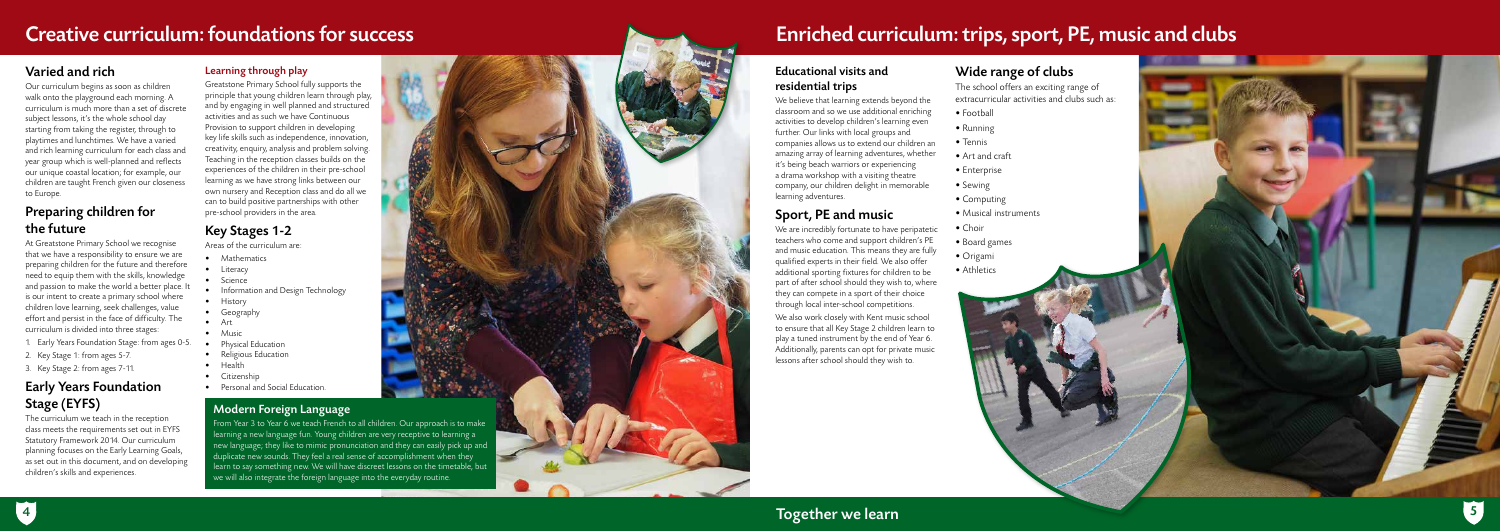# Special educational needs

All Kent Local Authority (LA) maintained schools have a similar approach to meeting the needs of pupils with Special Educational Needs or Disabilities and are supported by the LA to ensure that all pupils, regardless of their specific needs, make the best possible progress in school.

### Inclusive

- Cognition and Learning.
- • Communication and Interaction.
- Social, Emotional and Mental Health.
- • Physical and/or Sensory.

All schools are supported to be as inclusive as possible, with the needs of pupils with Special Educational Needs and Disabilities being met within a mainstream setting wherever possible.

### The four broad areas of SEN are:

### A caring environment

At Greatstone we recognise that children come to school with a variety of needs. Each child has a right to have those needs recognised and met. By recognising those needs and differentiating our resources and practice we aim to give access to the curriculum for all our pupils and seek to provide a caring and supportive environment for all pupils to learn and develop regardless of their ability.

### Appropriate support

All the children on the SEN register are integrated fully into mainstream classes and supported as appropriate by all staff members. We strive to raise the aspirations of and expectations for all pupils with SEN focusing on outcomes and progress.

### Medical Conditions

Pupils with medical conditions will receive an Individual Healthcare Plan where the type and level of support will be identified. Where the child also has SEN, this will be planned and delivered in a co-ordinated way with the Healthcare Plan.

- 
- 
- Current family association where a brother or sister is already on roll at Greatstone Primary School and the family continues to live at the same address as when the sibling was admitted or has moved to a property within two miles. Health reasons – the evidence for this must be strong and the Governors will require written evidence from a qualified person.
- 
- 

# Inclusion: a curriculum for all and the state of the state of the state of the Admissions and getting involved

# Gifted and talented children

 We recognise that all children are individuals with their own specific needs, gifts and talents. Children who are identified as being exceptionally able or talented, are monitored and provided with stimulating and enriching lessons appropriate to their needs. Children are given additional opportunities to develop holistically through challenge and activities.



- Ensuring clarity of vision, ethos and strategic direction.
- Holding the Headteacher to account for the educational performance of the school and its pupils, and the performance management of staff.
- Overseeing the financial performance of the School and making sure its money is well spent.

# Applications

The Admissions Authority for Greatstone Primary School and Nursery is the Governing Board. Responsibility for decisions on Admissions is delegated to the Personnel Committee. Three members of the Personnel Committee who are not members of staff will form an Admissions Committee.

### Admissions Policy

The purpose of Greatstone School and Nursery Admissions Policy is to ensure that the facility is accessible to children and families from all sections of the local community. Greatstone School Nursery is a 52-place nursery. In the event that the nursery is over-subscribed the following criteria will be applied in priority order as follows:

• Three-year old children.

- Parental health is not a criterion. Nearness of a child's home and ease of
- access to school as measured by a straight line from home to school.

# Getting involved Volunteering and PTA

We have an active army of volunteers who help out around the school, especially in hearing children read. Our PTA are active and help to raise additional funds for the school through a range of activities for all the children.

### **Governors**

The Governing Board is the key strategic decision-making body of a school. It is their role to set the school's strategic framework and to ensure all statutory duties are met. The Governing Board has three core strategic functions:

### What we do

Greatstone Primary School is classified as a Foundation School and, therefore, the Governing Board is the Admissions Authority, the Employer of all Staff and the owner of the land and buildings in addition to the normal responsibilities of school governance.

Governing Board meetings are convened six times a year. In order to carry out its duties more efficiently and to ensure the expertise of individual Governors is used in an effective manner, some functions of the Governing Board have been delegated to three sub-committees, Finance, Personnel, Buildings and Grounds, who meet regularly and report back to the full Governing Board. The governors can be contacted through the school.